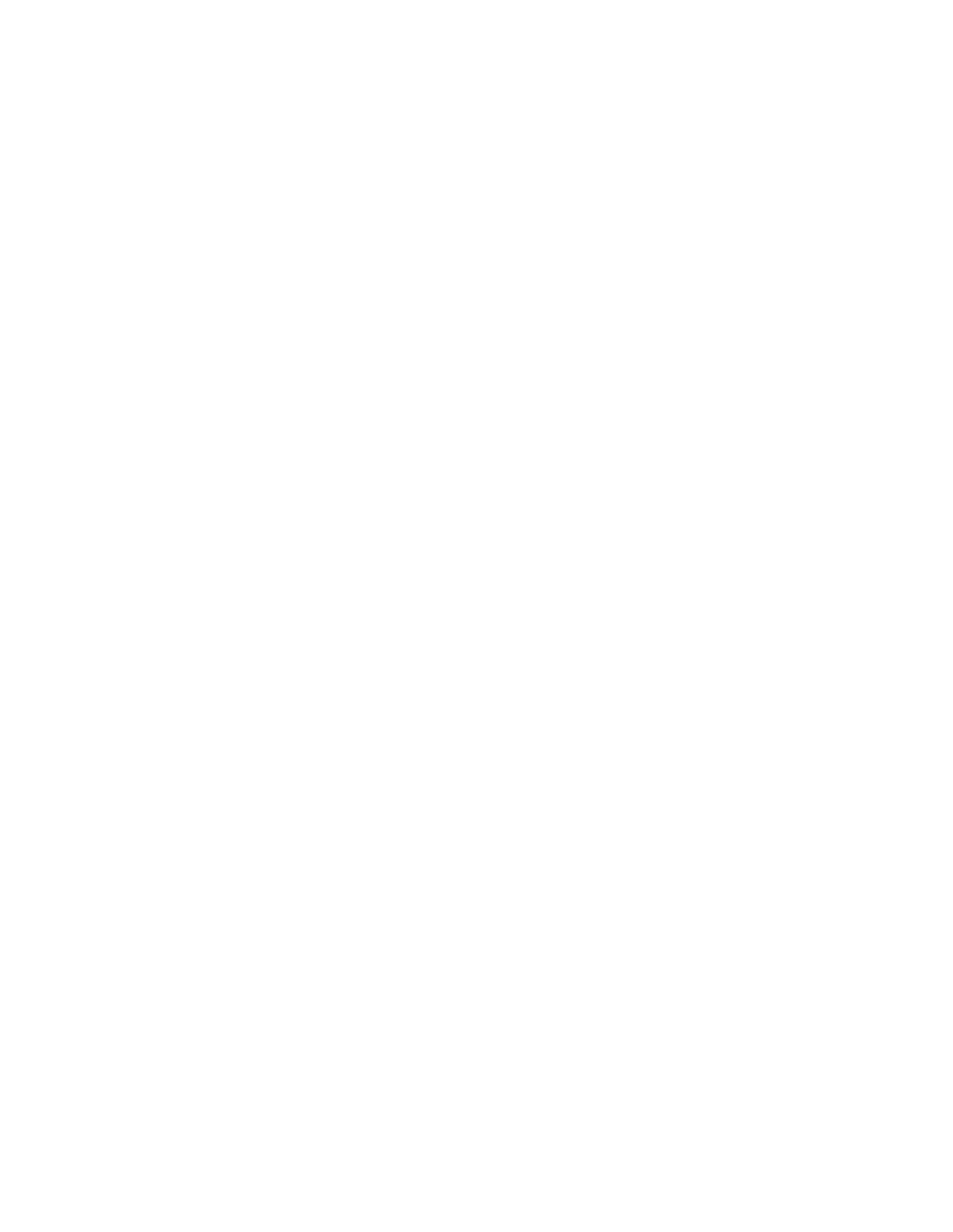### **LEHMAN, Justice.**

[¶1] After trial before the juvenile court, KC, a minor, was adjudicated a juvenile delinquent. KC appeals that determination, raising procedural errors. Upon our review, we reverse and remand.

### *ISSUES*

[¶2] A summary of the issues presented by the parties is as follows:

1. Did the court abuse its discretion when it prohibited two of KC's proposed witnesses from testifying for violating its sequestration order?

2. Did reversible error occur because the prosecutor failed to provide KC with a copy of the tape-recorded police interview with the alleged victim?

### *FACTS*

[¶3] On October 8, 2002, a juvenile petition was filed alleging that KC was a juvenile delinquent. The petition stemmed from allegations that KC subjected a female minor to sexual contact in violation of Wyo. Stat. Ann. § 6-2-313 (LexisNexis 2003) and immodest, immoral, or indecent liberties in violation of Wyo. Stat. Ann. § 14-3-105 (LexisNexis 2003). An affidavit of Casper Police Detective Scott Jones supporting the petition was also filed on that date. In his affidavit Detective Jones stated that he interviewed the alleged victim in the presence of her grandmother concerning the incident and that this interview was tape recorded. The affidavit also detailed that the alleged victim had advised Detective Jones that on October 3, 2002, while KC and the victim were attending high school, KC touched her inappropriately, and caused the victim to touch him inappropriately. That same day, KC's counsel filed a joint entry of appearance and motion for discovery. Trial was subsequently scheduled for February 20, 2003.

[¶4] Just before trial was to commence, and also during the middle of trial, KC's counsel requested relief from the court because the State had failed to produce the taped statement. The court denied this relief because the court found the motion untimely and, based on the State's representation that the tape had been lost, it would be impossible for the court to order its production. The court further ruled that even if the tape were available, it would not be allowed into evidence.

[¶5] During trial, the alleged victim's testimony varied only slightly from what Officer Jones had reported the alleged victim originally advised him during the taped interview.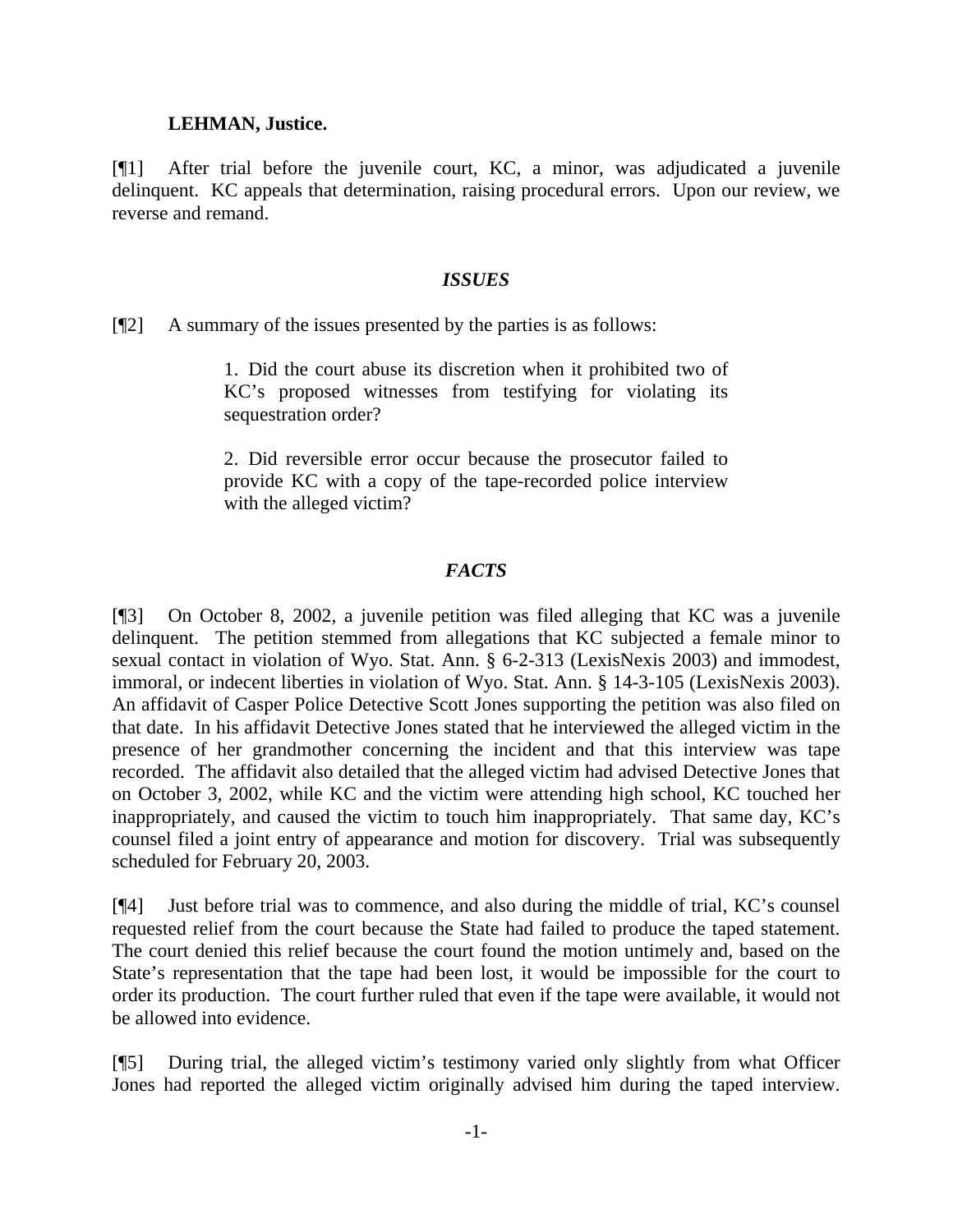Officer Jones was not called to testify during the trial, neither were two other students that reportedly witnessed the incident.

[¶6] KC intended to call four minor witnesses, all students who had supposedly heard the alleged victim state on two separate occasions that the incident did not happen.<sup>1</sup> KC called witness #1, and she briefly began to testify she had heard the alleged victim speak about the incident with KC. However, before witness #1 could finish testifying, it was determined that the alleged victim was required to testify further. While an attempt to locate the alleged victim was being made, witness #1 spoke with witness #2. Thereafter, the court refused to hear the testimony of witness #1 and witness #2, ruling that witness #1 had violated the court's oral order regarding witnesses by speaking with witness #2. Later, in explaining this ruling, the court reasoned that the testimony of witness #1 and witness #2 would be of no assistance to the court because the court found that the testimony would duplicate that offered by witness #3 and would be of no help to KC. The court further concluded that the testimony would be immaterial to its determination because the victim's statements were made in response to, and in an atmosphere of, intimidation.<sup>2</sup>

[¶7] During the trial, witness #3 was allowed to testify that when she confronted the alleged victim and used profane language, the alleged victim denied that she had made any statements about KC. Witness #4 confirmed that this conversation occurred. Finally, KC testified that he was in the room before the alleged victim and that the incident simply did not occur. KC further indicated that he believed that the alleged victim had made up the incident in order to seek revenge for an apparent altercation that had previously occurred between KC and a friend of the alleged victim.

[¶8] Upon conclusion of the trial, the court held that there were insufficient facts to support the immodest, immoral, or indecent liberties allegation, but that the evidence supported the allegation that KC committed an improper sexual touching of the victim. On March 3, 2003, KC filed a Combined Motion for New Trial, Renewed Motion to Dismiss for Failure to Provide Crucial Evidence to the Minor Child, Renewed Motion for Judgment of Acquittal, and Motion for New Trial Based on Court's Refusal to Admit the Testimony of the Minor Child's Witnesses, [witness #1 and witness #2]. This combined motion was apparently denied. On April 21, 2003, KC filed another separate motion for production of the interview tape; this motion was also denied. The court ultimately adjudicated KC a juvenile delinquent. This appeal followed.

 $\overline{a}$ 

<sup>&</sup>lt;sup>1</sup> Because KC's intended witnesses were all minors and we desire to keep their anonymity, as well as for purposes of clarity in this opinion, we will simply refer to these witnesses by numerical order.

<sup>&</sup>lt;sup>2</sup>The alleged victim testified that both witness  $#1$  and witness  $#2$  as well as others confronted her about the incident with KC.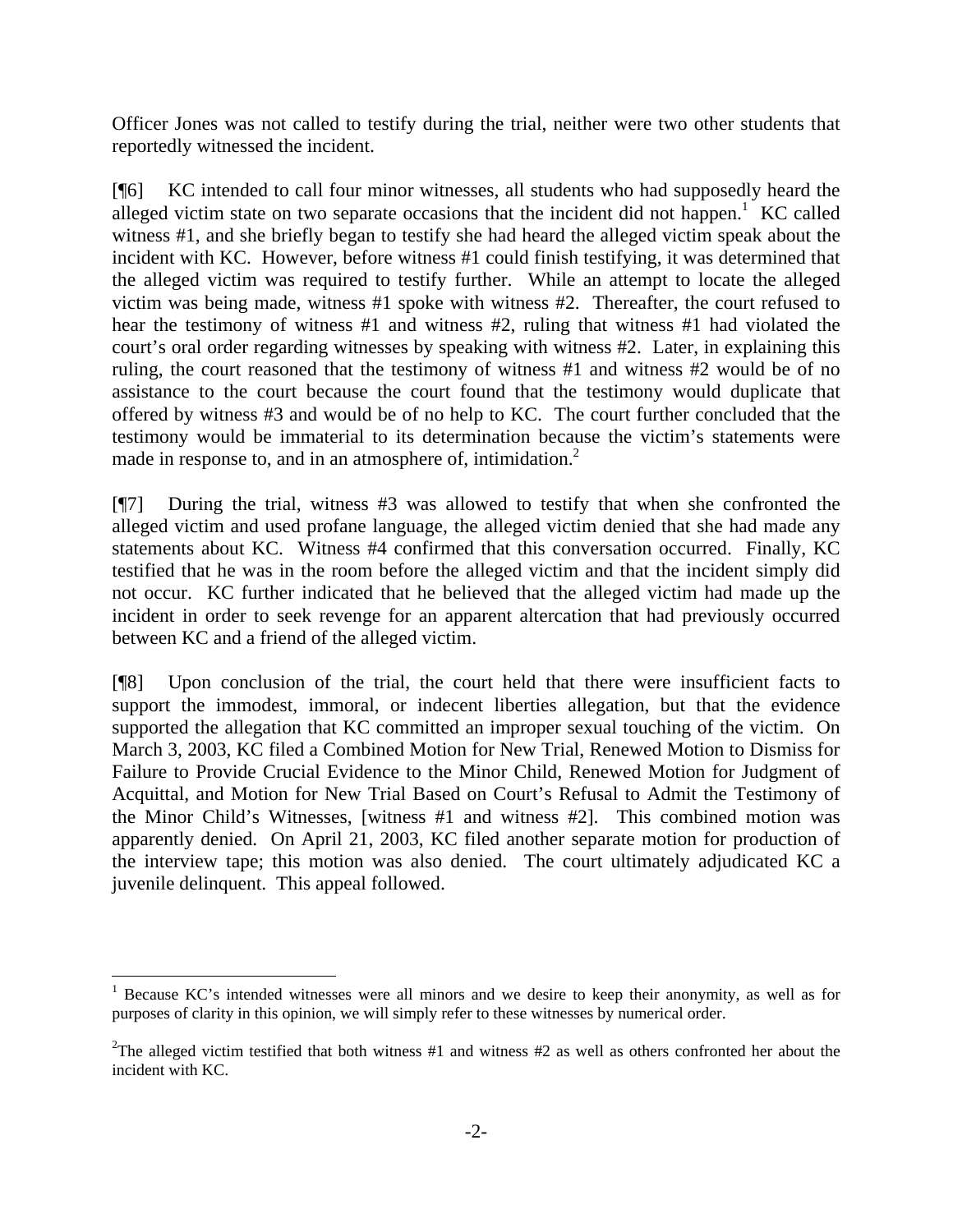#### *STANDARD OF REVIEW*

#### [¶9] We stated in *Cook v. State*, 7 P.3d 53, 58-59 (Wyo. 2000):

 Violations of sequestration orders, and the sanctions therefor, are left to the sound discretion of the trial court, and we will reverse only if that discretion is abused. *Madrid v. State*, 910 P.2d 1340, 1345 (Wyo. 1996). A search for an abuse of discretion calls upon this court "to determine whether the trial court could reasonably conclude as it did and whether any facet of its ruling was arbitrary or capricious." *Vaughn v. State*, 962 P.2d 149, 152 (Wyo. 1998).

#### *DISCUSSION*

#### *Prohibition of Witness Testimony*

[¶10] KC contends that the court abused its discretion when it prohibited two of his proposed witnesses, witness #1 and witness #2, from testifying for violating the court's oral order. KC complains that the court's ruling prohibited him from presenting a full defense and, therefore, resulted in an unfair trial. We agree.

[¶11] We addressed a very similar argument in *Towner v. State*, 685 P.2d 45, 47-49 (Wyo. 1984) (footnotes omitted):

> The question presented to us is whether the trial court erred in excluding the defense witnesses' testimony due to their apparent violation of the sequestration order. Rule 615, W.R.E., provides for exclusion of witnesses. Under this rule, sequestration of witnesses is a matter of right for either party. The purpose is to prevent the tailoring of evidence to conform to prior testimony and to assist the parties in detecting falsehoods and testimony which is less than candid. *United States v. Ell*, 718 F.2d 291 (9th Cir. 1983); *Geders v. United States*, 425 U.S. 80, 96 S.Ct. 1330, 47 L.Ed.2d 592 (1976); 3 Louisell & Mueller § 370 (1979). Although Rule 615, W.R.E., does not provide for sanctions for violations of the rule, the most often invoked remedies are (1) to hold the witness in contempt; (2) to make the violation a subject for cross-examination and comment; and (3) to disallow the testimony altogether. 3 Louisell & Mueller § 371; 13 Land & Water L.Rev. 909 (1978), "Article VI of the Wyoming Rules of Evidence: Witnesses."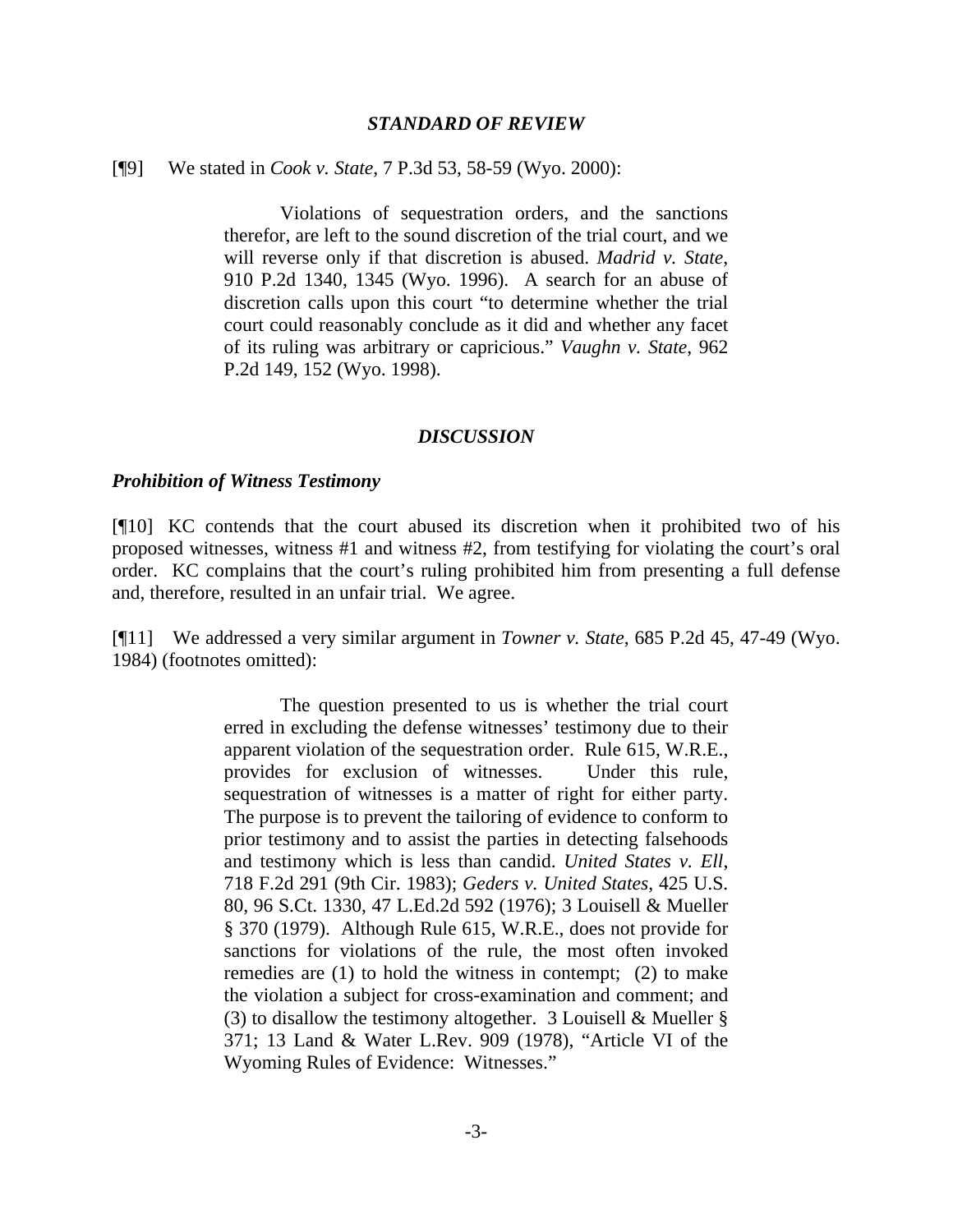The United States Supreme Court held in *Holder v. United States*, 150 U.S. 91, 14 S.Ct. 10, 37 L.Ed. 1010 (1893):

> "If a witness disobeys the order of withdrawal, while he may be proceeded against for contempt, and his testimony is open to comment to the jury by reason of his conduct, he is not thereby disqualified, and the weight of authority is that he cannot be excluded on that ground, merely, although the right to exclude under particular circumstances may be supported as within the sound discretion of the trial court." 14 S.Ct. at 10.

 We have previously addressed this question in circumstances where the judge allowed witnesses to testify although they had been in the courtroom in violation of a sequestration order. We affirmed the allowance of that testimony, stating that permitting witnesses to testify was a matter addressed to the discretion of the court and that we would reverse only for gross abuse of that discretion. *Whiteley v. State*, Wyo., 418 P.2d 164 (1966); *Pixley v. State*, Wyo., 406 P.2d 662 (1965). We have not, however, addressed the question of the propriety of excluding testimony because of a violation of a sequestration order.

 The general rule is that a party who does not know of nor procures the violation should not be deprived of essential testimony. 88 C.J.S. Trial § 70. However, when a party knows that a witness is violating the rule and allows the violation to continue, he may lose the right to present the witness or to object on those grounds. 23 C.J.S. Criminal Law § 1013.

> "A party should not be denied his witness because of misconduct which the party has not caused. 'Refusal to permit a witness to testify in a criminal case on the ground that he had violated the order excluding witnesses is reversible error where neither the state nor the defendant was responsible for the violation of the order and did not know he was present.' Excluding testimony is not an appropriate remedy. Rather, the jury should be instructed on the credibility of the witness. If the order is willfully violated, the court may properly hold the witness in contempt of court." (Citations omitted.) *State v. Wells*, Mont., 658 P.2d 381 (1983).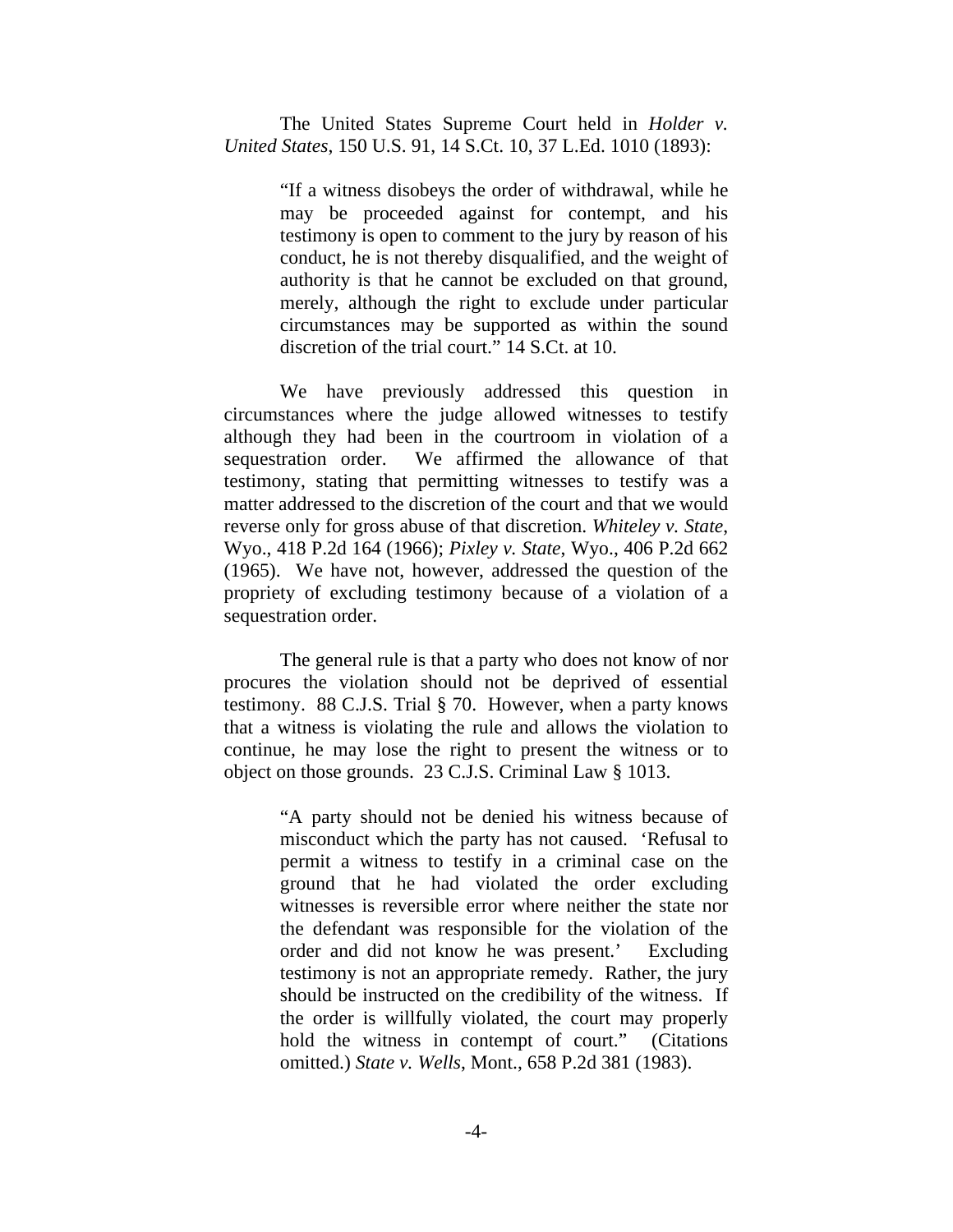Exclusion of the witness' testimony is too grave a sanction where the violation was not intentional and was not procured by the connivance of the party or his counsel. A practical and sensitive accommodation between the defendant's right to present a defense and the trial court's need to control the proceedings must be maintained. Exclusion should be allowed only when it is necessary to preserve the integrity of the fact finding process. *State v. Burdge*, 295 Or. 1, 664 P.2d 1076 (1983).

 *United States v. Schaefer*, 299 F.2d 625, 631, 14 A.L.R.3d 1 (7th Cir. 1962), held that exclusion of testimony was too harsh in situations where the witness did not willfully violate the sequestration order and there was no indiction that the witness was in court with

> "'the consent, connivance, procurement or knowledge of the appellant or his counsel.'  $\ldots$  [D] is qualification of the offending witness absent particular circumstances is too harsh a penalty on the innocent litigant." See also, *United States v. Johnston*, 578 F.2d 1352 (10th Cir. 1978), cert. denied 439 U.S. 931, 99 S.Ct. 321, 58 L.Ed.2d 325.

 *Braswell v. Wainwright*, 463 F.2d 1148 (5th Cir. 1972), found error in excluding testimony because of a sequestration violation on grounds of Sixth Amendment rights and due process, stating that the defendant's right to obtain witnesses in his behalf was violated. Since neither the defendant nor his counsel was involved in the violation, there could not have been a waiver of a constitutional right which would render the exclusion proper. Testimony was considered properly excluded when the court found connivance of the government's counsel and prejudice to the defendant, *United States v. Blasco*, 702 F.2d 1315 (11th Cir. 1983), and where a defendant violated the sequestration order by comparing testimony with another witness. *United States v. Torbert*, 496 F.2d 154 (9th Cir. 1974), cert. denied 419 U.S. 857, 95 S.Ct. 105, 42 L.Ed.2d 91.

 *United States v. Gibson*, 675 F.2d 825 (6th Cir. 1982), cert. denied 459 U.S. 972, 103 S.Ct. 305, 74 L.Ed.2d 285, stated that most authorities agree that the "particular circumstances" of *Holder v. United States*, *supra*, sufficient for exclusion are indications that the witness violated the order with the consent,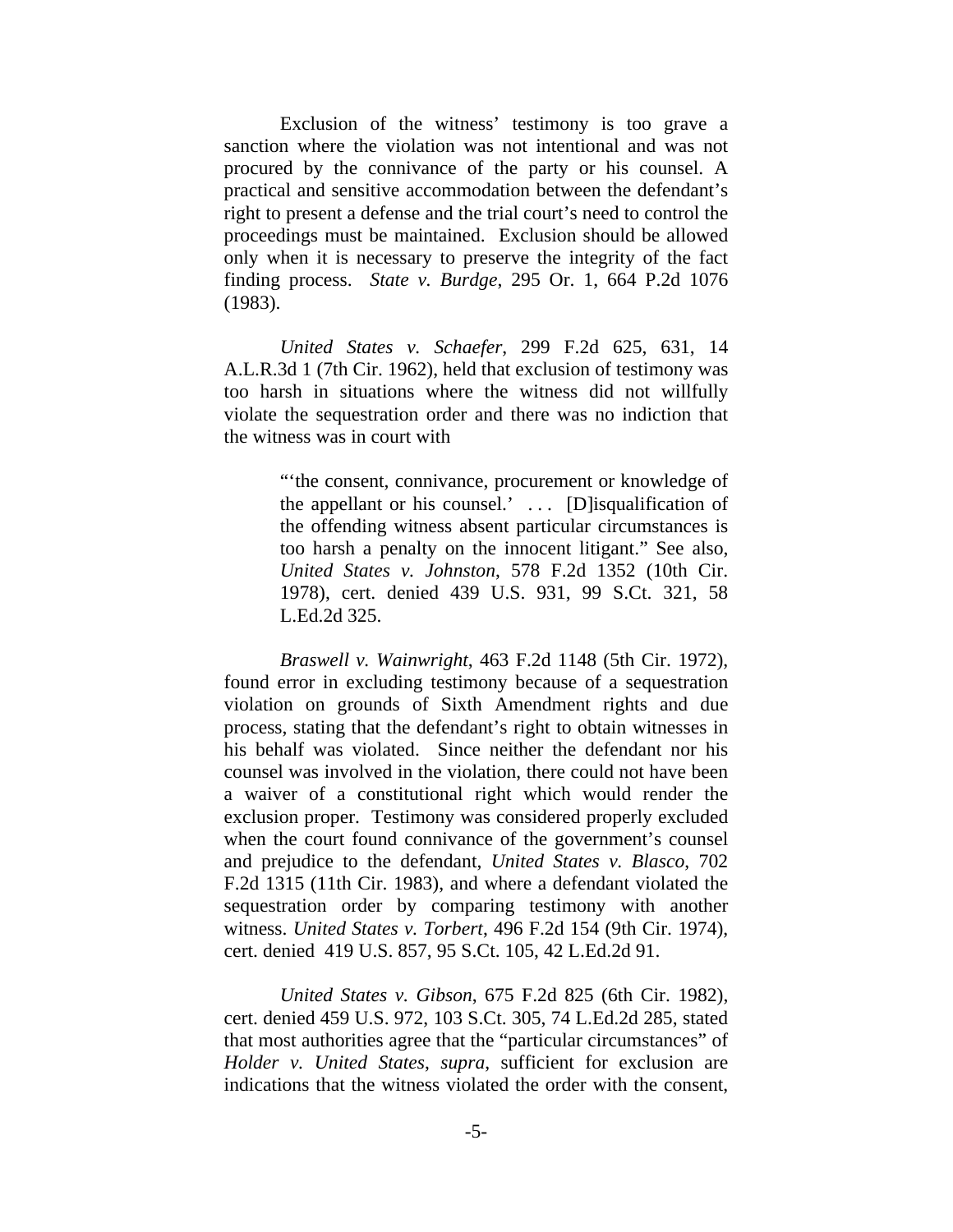connivance, procurement or knowledge of the party seeking the testimony. This case held there was no abuse of discretion in excluding testimony because the witness stayed in the courtroom with the knowledge of the defendant and another witness gave substantially identical testimony. Excluding two witnesses for a violation was held not to deprive the defendant of his right to obtain witnesses in his behalf where three other witnesses testified to the same facts and the defendant and his counsel knew of their presence in the courtroom. *Calloway v. Blackburn*, 612 F.2d 201 (5th Cir. 1980).

[¶12] Here, just as in *Towner*, there was no evidence presented nor was it claimed that one witness spoke to the other witness with the knowledge or consent of KC or his counsel. In addition, a review of the record discloses that reasonable confusion remained on the part of KC and his counsel regarding the extent of the oral order entered by the court.

[¶13] When entering the order, the court simply stated:

 I'll go ahead and state for the record that we have entered an order of sequestration under Wyoming statute allowing only parents and the alleged victim, the alleged defendant and his parents, and counsel present in the courtroom.

Later, KC's counsel somewhat understandably indicated that he believed the order merely excluded the witnesses from the courtroom, as is required in juvenile proceedings in Wyoming, and that the order did not prohibit the witnesses from speaking to one another about what had occurred in court. KC's counsel correctly reminded the court that it had not given any instruction to the parties or their respective counsel to advise their witnesses not to discuss their testimony with others. Moreover, although a sign was posted on the courtroom door explaining that the pending matter was a confidential closed juvenile action, it only indicated that no one was allowed to enter. In fact, the court admitted that it had entered an oral exclusionary order and did not enter a separate sequestration order, but it believed that the purpose of the exclusionary order was also to sequester the witnesses.

[¶14] We certainly identify with the court's frustration when faced with the prospect that the confidentiality of the juvenile proceeding had been compromised.<sup>3</sup> We further support the court's concerns that if witnesses are allowed to speak to others about what occurred when they are before a juvenile court, the required sanctity and confidentiality of a juvenile

<sup>&</sup>lt;sup>3</sup>Although the court questioned numerous witnesses regarding the statements of witness #1 to witness #2, it was never ascertained if witness #1 discussed her testimony with witness #2 or simply indicated that the alleged victim was needed in order to give further testimony and was not immediately present to do so. Witness #1 further indicated that she was not aware that she could not speak to anyone about her testimony in court.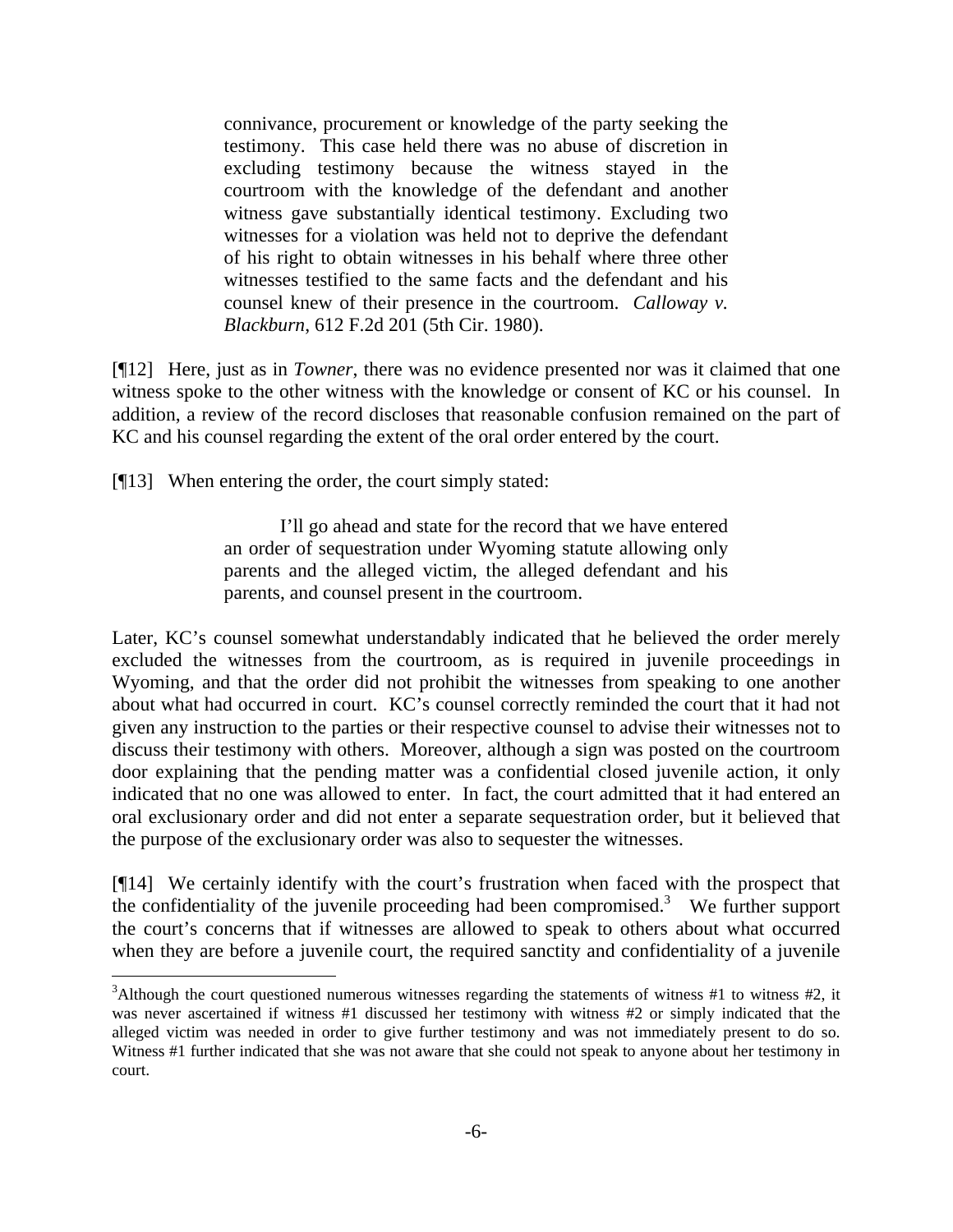proceeding would be quickly eroded. However, we cannot agree that the appropriate remedy in this instance was the exclusion of the witnesses' testimony. The result of such a sanction was that KC was unable to fully present a defense to the criminal allegations made against him when he played no part in the violation of the court's order. We, therefore, hold that the court abused its discretion by excluding the witnesses as a sanction for violating the court's oral order.

[¶15] We further do not agree with the court's characterization that the testimony of witness #1 and witness #2 would be of no assistance to the court because the court found the testimony would duplicate that offered by witness #3 and would be of no help to KC. KC's counsel informed the court during trial that witness #1 and witness #2 were prepared to testify about a separate and distinct incident than that addressed by witness #3. Therefore, it was unreasonable for the court to conclude that the testimony of witness #1 and witness #2 would be cumulative.

[¶16] The State argues that the court's perspective permitted the court to reasonably conclude that the proposed testimony of witness #1 and witness #2, even if accepted as true, would be viewed as having limited, if any, impeachment value. In particular, the State asserts that the alleged victim's later denial of her accusations against KC could also be explained as an effort to avoid an uncomfortable situation, rather than untruthfulness on the alleged victim's part, given the intimidating and confrontational nature of witness #1 and witness #2 when they interacted with the alleged victim. While the alleged victim clearly testified about the confrontation, we believe it a better practice for the court to elicit testimony from all concerned before making any ultimate conclusions or characterizations, particularly in a criminal action. It appears, moreover, that this procedure would have been particularly appropriate because KC's sole defense was his insistence that the incident simply never occurred. Such a practice is obviously preferred because it allows the court to consider the differing perspectives of the witnesses. Allowing all those concerned to testify further permits the defendant to fully present a defense to the charges levied against him as constitutionally mandated. In addition, a full and complete record may then be developed if this court is later required to address any issues on appeal.

[¶17] We also are not persuaded by the State's argument that *Towner* is distinguishable from the instant case because the *Towner* matter involved a jury and this action was tried before the court. Obviously the presence of a jury requires the court to consider how the jury might be affected by any court ruling excluding testimony or later explanatory jury instructions, if testimony is allowed. However, such concerns are nonexistent when a matter is tried before the court. When a matter is presented only to a judge with experience in assessing the credibility of witnesses and weighing of evidence, there would appear no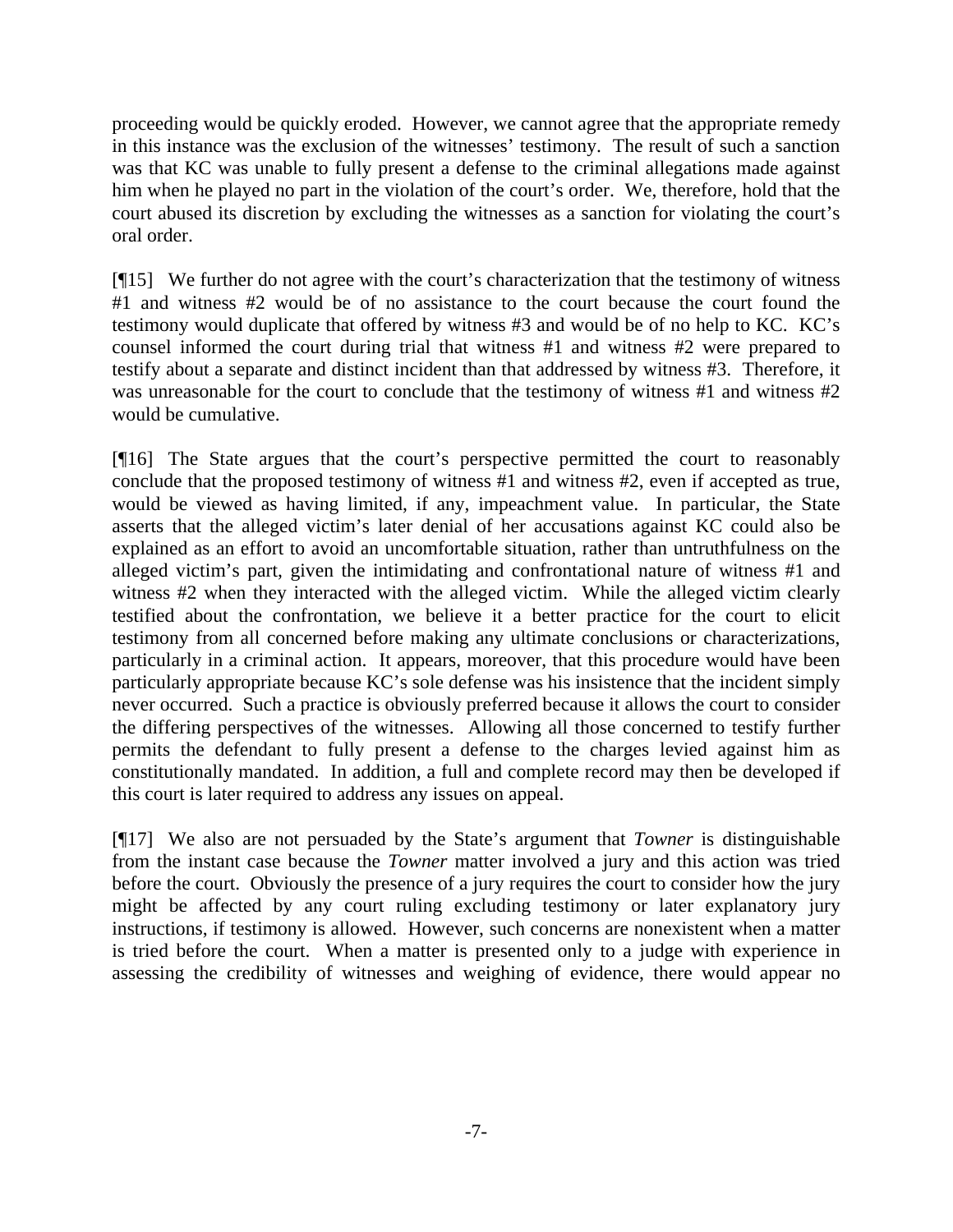reason not to allow the proffered witnesses to testify and provide the criminal defendant every opportunity to fully present a defense to the allegations asserted.<sup>4</sup>

# *Non-Production of Investigatory Tape*

[¶18] KC also argues that his rights guaranteed by the Fifth, Sixth, and Fourteenth Amendments to the United States Constitution and the Sixth and Tenth Sections of Article 1 of the Wyoming Constitution were violated as a result of the court denying him access to the alleged victim's tape-recorded statement. We do not agree.<sup>5</sup>

[¶19] As pointed out by the State, the case of *Hensley v. State*, 2002 WY 96, ¶¶14-15, 48 P.3d 1099, ¶¶14-15 (Wyo. 2002), sets forth that when advancing a *Brady<sup>6</sup>* claim, a defendant is required to establish three things: 1) that the loss or destruction of the evidence occurred because of the calculated, bad faith effort of authorities to deny the defendant exculpatory evidence, rather than through accident or negligence or as a normal course of handling such evidence; 2) the evidence was constitutionally material<sup>7</sup> and its exculpatory value was apparent to authorities prior to its loss or destruction; and 3) the defendant had no reasonably available alternative means of obtaining comparable evidence or otherwise demonstrating his innocence. *See also Young v. State*, 849 P.2d 754, 763-64 (Wyo. 1993). The record evidences that KC failed to show any of the required elements.

[¶20] Initially, KC was unable to establish that the investigatory tape was lost or destroyed because of the calculated, bad faith effort of authorities with the intent to deny him the tape. Rather, all that was established was that Detective Jones was unable to locate the investigatory tape for production. Further, while it is true that the alleged victim testified at minor variance with what Officer Jones had reported, KC was unable to establish that this evidence was constitutionally material and that its exculpatory value was apparent to authorities prior to its loss or destruction. Finally, KC had a reasonably available alternative means of obtaining comparable evidence or otherwise demonstrating his innocence. For instance, KC could have subpoenaed Detective Jones and required him to testify.

[¶21] KC's solitary defense was his assertion that the events did not occur as averred between the alleged victim and himself. KC chose to testify on his own behalf. Likewise,

6 *Brady v. Maryland*, 373 U.S. 83, 83 S.Ct. 1194, 10 L.Ed.2d 215 (1963).

 $\overline{a}$ 

<sup>&</sup>lt;sup>4</sup>In hindsight, this case also points out the necessity for a court to give explicit instructions to the parties and their counsel concerning both the exclusionary and sequestration elements that apply to parties, counsel, and witnesses in juvenile proceedings.

<sup>&</sup>lt;sup>5</sup>Our holding concerning the exclusion of witnesses by the court is dispositive; however, because we remand this matter, presumably for new trial, we choose to address this issue.

<sup>&</sup>lt;sup>7</sup>Evidence is considered "constitutionally material" only if there is a reasonable probability that, had the evidence been made available to the defendant, the result of the trial would have been different. *Relish v. State*, 860 P.2d 455, 460 (Wyo. 1993).